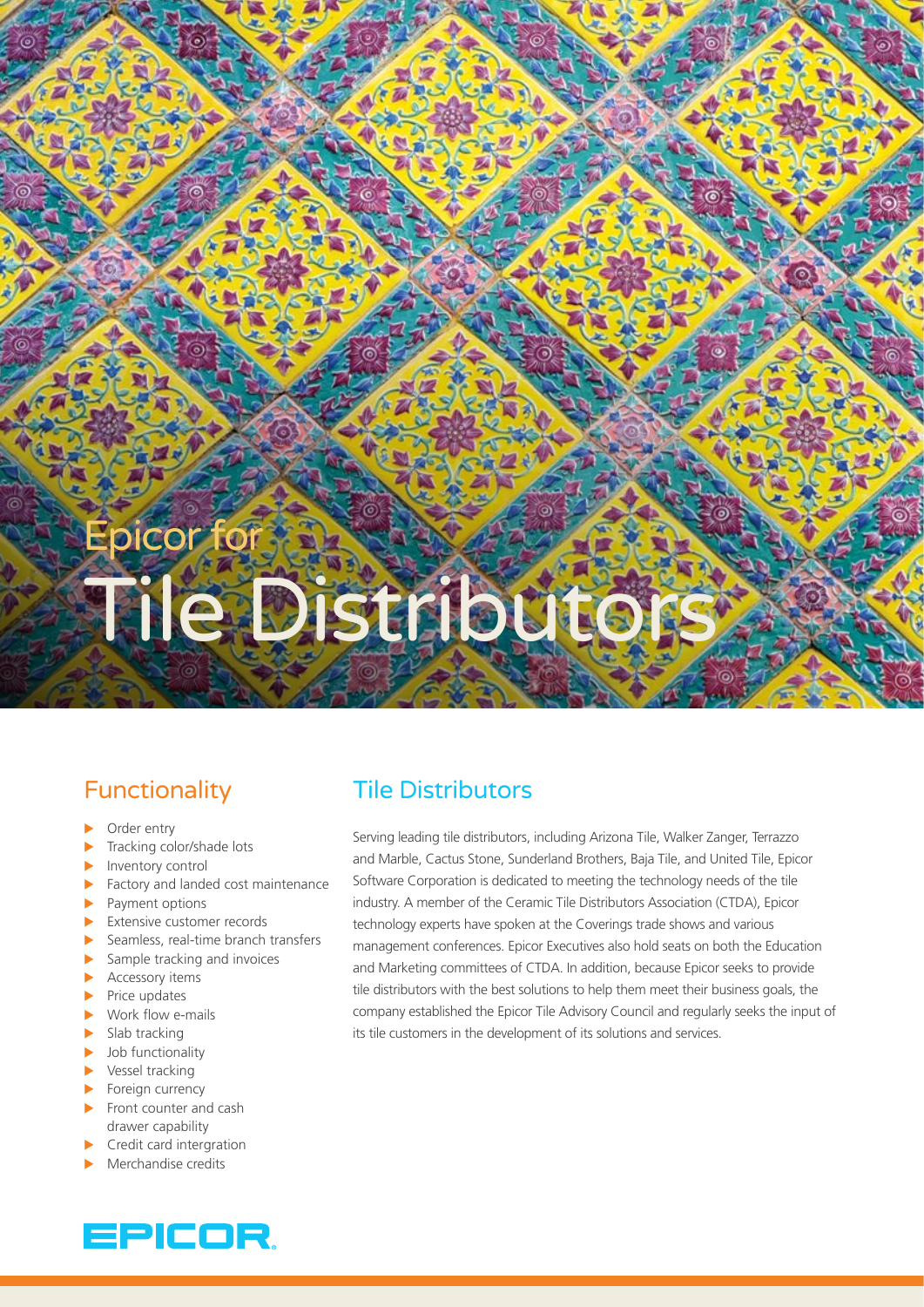#### In Your Industry

As a tile distributor, you face different challenges than any other wholesaler. You must track information like color lots and shades, monitor costs when importing product, and manage relationships with many different types of customers—vendors, homeowners, contractors, architects, and specifiers.

### A Comprehensive Solution

You need an enterprise software solution that helps you meet the industry-specific challenges you face on a daily—and hourly—basis. Epicor offers that solution. Epicor enterprise software solutions will help you increase sales, improve customer service, and reduce operating costs, all while better managing your daily processes and streamlining operations.

Packed with functionality designed to address the requirements of your distinctive business needs, core features include order and inventory management, purchasing, pricing, financial management, contact management, business reporting and analysis, e-business, and warehouse management.

As a tile distributor, you need a technology provider who understands your needs, as well as a business partner with wide-ranging industry expertise and a vision to help guide you into the future.

Epicor offers both. When you partner with Epicor, you can expect only the best in technology solutions and professional services, as well as the industry-specific functionality you need to drive your business. Epicor understands the tile industry—and can help make your business better.

# Order Entry

You might buy product by the carton or pallet and sell it by the piece or square foot. The solution converts pallets and cartons into square feet and pieces prior to price extensions to ensure you always maintain adequate profit margins. Since order entry allows you to break cartons or sell in full carton quantities, you maintain the flexibility you need to meet a walk-in customer's—or multimillion dollar contractor's—demands.

The solution also converts square foot requests to the number of cases and pieces warehouse workers must pick to fill customer orders, eliminating the guesswork often involved in the process.

#### Inventory Control

Because many of the products you sell are natural, color lots often vary greatly. Control color lots by shade to ensure pickers always pull single orders from the same color lots, improving customer service and inventory management while reducing the chance of returns.

Plus, the solution helps ensure you choose inventory wisely while streamlining warehouse processes. Pick tickets can list the master pallet, carton, and/or piece quantities for the same item from specific lot numbers and shades.

#### Factory And Landed Cost Maintenance

To calculate an item's final price, you must factor in all of the costs involved in sourcing the product—like freight and broker charges and duties—with the manufacturer's invoice price. The solution calculates all of these variables when determining a product's cost to ensure you maintain competitive margins.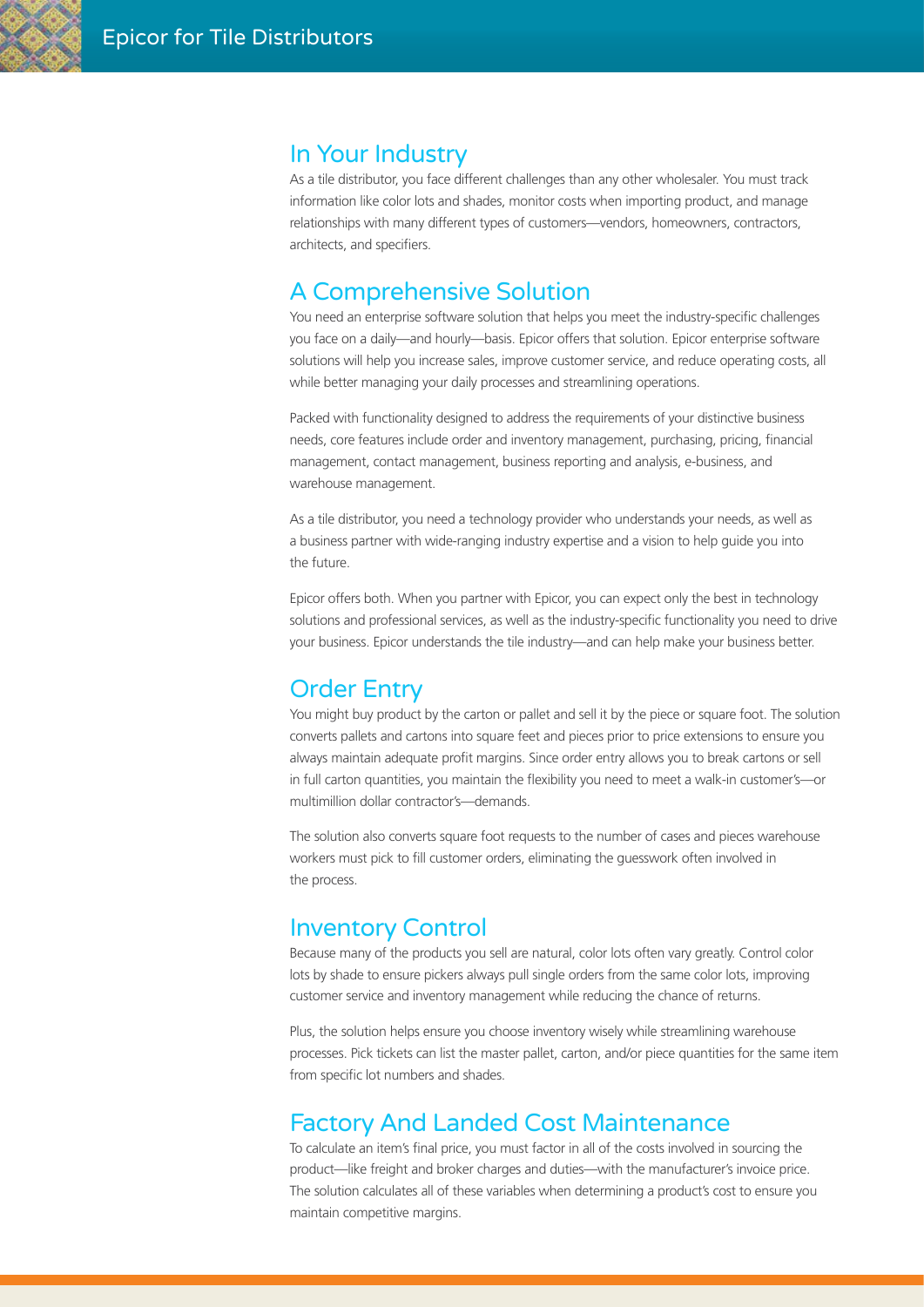# Payment Options

A contractor might want to pay for 30 percent of his order with cash, 30 percent with a check, and the other 40 percent with a credit card. Accommodate these types of customers by accepting multiple forms of payment for a single order. Plus, the solution allows you to track cash deposits for in-stock and non-stock items, eliminating the need to keep handwritten notes in your cash drawer.

#### Extensive Customer Records

Customers often call to request the same item they ordered one week, one month, or one year before—without the original invoice or knowledge of the item's part number.

The Epicor solution allows you to search through complete sales histories and enables you to search by self-determined criteria. You can narrow your sales history search by date range or keywords —i.e., "6 x 6 stone brown"—and, in a few simple steps, add that item to the customer's current order. This saves time and eliminates trips to the file cabinet to thumb through customer invoices.

To further simplify the process and improve customer service, the solution allows you to store lot numbers from which particular orders were picked.

## Seamless, Real-Time Branch Transfers

Thanks to tile's increasing popularity, many distributors now operate more than one warehouse—or one distribution center and several showrooms. Real-time capabilities make it easy for you to transfer inventory seamlessly from location to location while ensuring that you know what you have in stock on a minute-by-minute basis.

# Handling Samples

Many contractors and end users want to take a few pieces of tile to see what fits best in their kitchen, bathroom, or foyer. While you may charge nothing for these samples, you should track what leaves your showroom to better calculate inventory costs.

The solution also makes it easy for you to create sample invoices within order entry. In addition to better understanding inventory costs, you can use this capability to follow up on sales opportunities, track popularity trends, and pursue the pieces you want customers to return.

#### Accessory Items

Do all of your sales and service representatives know—or remember —to offer each customer grout with each order for tile? Or, when you sell tile cutters, do your employees remember to offer the accompanying scoring wheels?

The solution solves this issue by automatically "suggesting" products that go with items on a customer's order, helping increase sales and improve customer satisfaction. Plus, it saves time, since service representatives do not have to flip through catalogs to find accessory items.

# Price Updates

Let your service representatives focus on proactive tasks, not data entry. With an open database and unparalleled connectivity, it is easy to upload manufacturer price lists and data sheets into the solution.

Plus, the solution can automatically convert metric measurements into inches and feet after you upload data from overseas manufacturers, simplifying the process of importing product and reducing the chance of errors.

#### Workflow E-Mails

Your customers are busy, just like you. They want to know when they will receive their products—without calling three or four times for status reports. The solution offers the ability to create workflow e-mails that automatically inform your customers of certain events —like when you ship an order. This improves customer service while saving your employees the time spent fielding customer phone calls.

#### Slab Tracking

Track expensive slabs of stone from the time they arrive until they leave your warehouse and beyond. The solution allows you to assign each slab a serial number that will uniquely identify the piece of stone.

Often, large slabs might have cracks or fissures, which decreases the amount of product you can actually sell. To improve customer service while maximizing inventory investments, the solution allows you to track the usable dimensions of each slab, and modify the dimensions of any particular slab at any point in the process, as needed.